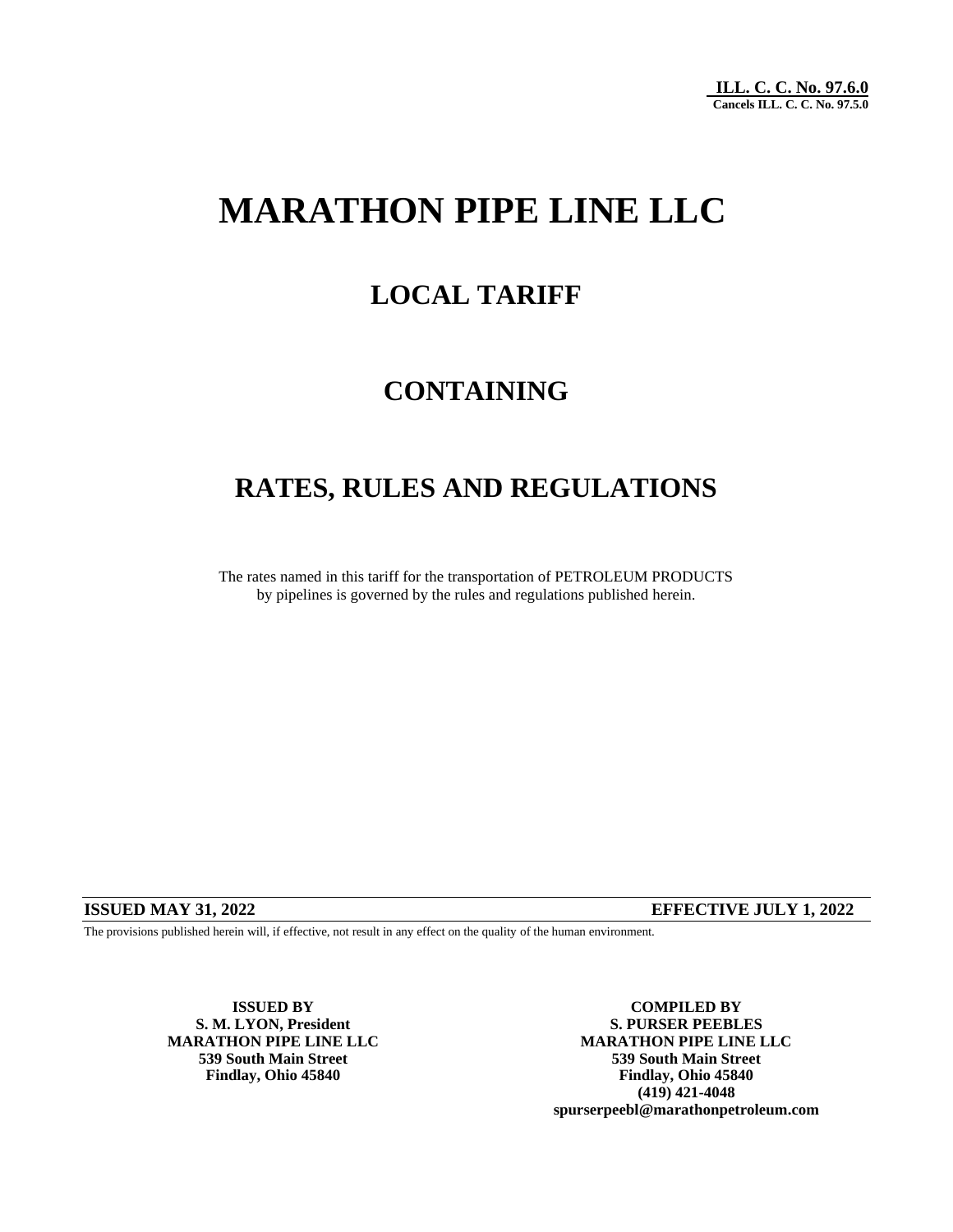### **GENERAL APPLICATION**

The rules and regulations published herein apply only under tariffs which make specific reference by F.E.R.C. or State Commission number to this tariff; such reference will include supplements hereto and successive issues hereof. Specific rules and regulations published in individual tariffs will take precedence over rules and regulations published herein.

### **RULES AND REGULATIONS**

This Carrier will undertake the transportation of refined products as defined herein, receiving and delivering the same through its own facilities and lines, subject to the following rules and regulations:

### **1. Definitions**

As used in these rules and regulations, the following meanings are applicable:

"Barrel" means forty-two United States gallons.

"Biodiesel" – A pure fuel of mono-alkyl esters of long chain fatty acids manufactured from renewable feedstocks such as vegetable oils, recycled cooking grease, or animal fats for use in compression-ignition (diesel) engines.

"Buffer Material" means small batches of Commodities transported solely for purposes of avoiding contamination of Commodities of significantly different grade and/or specifications.

"Carrier" means and refers to Marathon Pipe Line LLC.

"Refined Products" ("Commodities") means and refers to refined petroleum products, intermediate petroleum products and liquefied petroleum gas as specified and defined in Item 4 "Specifications of Commodities."

"Nomination" means a written designation by a Shipper to the Carrier of a quantity of Commodity for transportation from a specified origin point to a specified destination point over a period of one operating month in accordance with these rules and regulations.

"Operating Month" means any calendar month in which the Carrier transports commodities. For purpose hereof the calendar month shall be deemed to begin at 12:01 a.m. (Eastern Standard Time or Eastern Daylight Savings Time, whichever is in effect on the date specified) on the first day of such month.

"Origination Facility" means the facility immediately upstream of Carrier.

"Shipper" means the party who contracts with the Carrier for the transportation of Commodities subject to and in accordance with these rules and regulations subject to the rate on the applicable tariff.

"Tender" means an offer by a Shipper to the Carrier of a quantity of Commodity for transportation from a specified origin point to a specified destination point.

"Transportation" means the movement of Commodities from a specified origin point to a specified destination point including local transfers between points and handling.

"ULSD" means any ultra-low sulfur diesel product. Carrier will provide ULSD acceptance specification upon request.

### **2. Services**

Carrier is engaged primarily in the transportation of petroleum products and distillates as defined in Item 4 and will not accept any other Commodity for transportation under tariffs making reference hereto. Petroleum products and distillates tendered for transportation which differs in quality or characteristics from that usually transported by the Carrier, will, at the option of the Carrier, be transported under such terms as Shipper and the Carrier may agree. Such Commodities will only be transported, as time permits, with existing facilities and when they will not seriously impair the quality of other shipments.

### **3. Receipt and Destination Facilities**

Shipper shall provide the facilities necessary to deliver Commodities to the Carrier's receipt point manifold at: (1) a pumping rate equal to the Carrier's full line pumping rate at the point of receipt into the System, and (2) a minimum pressure to be designated by the Carrier.

Commodities may be received into the Carrier's System at less than Carrier's full line pumping rate provided that, in Carrier's sole judgment, such Commodities can be received into Carrier's System without interfering with or contaminating other shipments.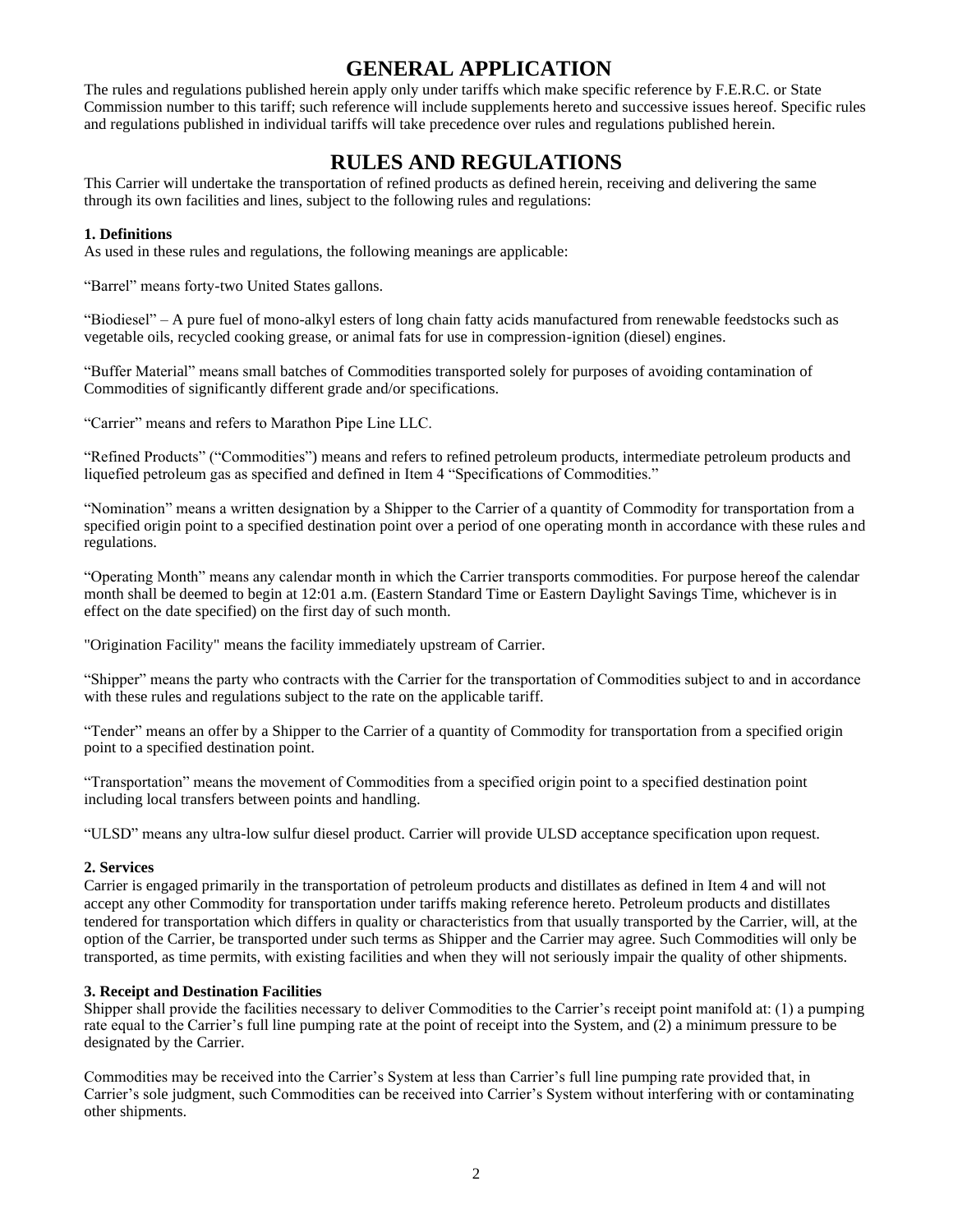Shipper shall provide the facilities necessary for promptly receiving the Commodities at Carrier's destination point as it arrives at the full line delivery rates and pressure as designated by the Carrier.

All proposed receiving or delivery connections must meet minimum nomination, hourly flow rate conditions and metering requirements in effect at the time of requested connection and must also have facilities which will allow for increases to maximum line flow rate and pressure conditions. All proposed connection designs must be approved by the Carrier. All costs and expenses of installing, operating and maintaining connections shall be paid by the connecting party.

Carrier's acceptance from, and delivery to any Shipper's facility of Commodities shall not evidence Carrier's approval of the adequacy of such Shipper's facilities. The responsibility for such facilities shall be exclusively that of the Shipper.

#### **4. Specification of Commodities**

(a) SPECIFICATION A—(Refined Petroleum Products)

Refined Petroleum Products will be received for transportation hereunder provided they are of good merchantable quality.

This Specification includes those petroleum products commonly known as gasoline and diesel products (including, but not limited to, kerosene, aviation fuel, low sulfur diesel, high sulfur diesel and ULSD).

#### SPECIFICATION B—(Intermediate Petroleum Products)

Intermediate Petroleum Products will be received for transportation hereunder provided they are of good merchantable quality.

This Specification will include those petroleum products commonly known as gas oil, alkylate, isopentane, naphtha, and mixtures of aromatic products.

SPECIFICATION C—(Liquefied Petroleum Gases) Liquefied Petroleum Gases will be received for transportation hereunder provided they are of good merchantable quality.

This Specification includes those liquefied petroleum gases commonly known as propane, isobutane, butane or mixtures of such products.

(b) The specifications above exclude the acceptance of Biodiesel as a component of diesel fuel or as a tender of petroleum products. Carrier will not accept Biodiesel fuel for tender or shipment.

Market Solvent Yellow 124 is prohibited in Commodities.

Methyl tertiary butyl ether (MTBE), ethyl tertiary butyl ether (ETBE), tertiary amyl methyl ether (TAME), or other aliphatic ethers will be prohibited within Refined Petroleum Products except under the following criteria:

- (1) The de minimis limit of such aliphatic ether levels will not exceed 0.5% by volume at either the origin or destination points.
- (2) Carrier will accept higher aliphatic ether levels on Carrier's Texas City, TX to Pasadena, TX pipeline system and the Garyville, LA to Zachary, LA pipeline system at either the origin or destination points if the destination point and/or connecting carrier will accept such aliphatic ether levels.
- (c) Carrier may require Shipper to furnish a certificate setting forth in detail the specifications of each Commodity offered for transportation to Carrier's pipeline or other facilities. Carrier may, at its discretion, sample and/or test any Commodities tendered for Shipment. In the event of variance between Carrier's test and Shipper's said certificate, Carrier's test shall prevail. If ULSD does not meet Carrier's ULSD acceptance specification, Carrier may require the Origination Facility to redesignate the ULSD to another product.

Shipper shall provide Carrier with prompt notification of any tank switches that occur during the pump-out of Commodities from any Origination Facility.

(d) Commodities not included in any of the above Specifications may be accepted for transportation at the option of the Carrier, subject to Items 2 and 5.

#### **5. Identity and Quality of Commodities**

Commodities will be accepted for transportation only on the condition that the Carrier in possession thereof will use due diligence to transport same to destination with a minimum of contamination and Carrier will not be liable for such minor contamination.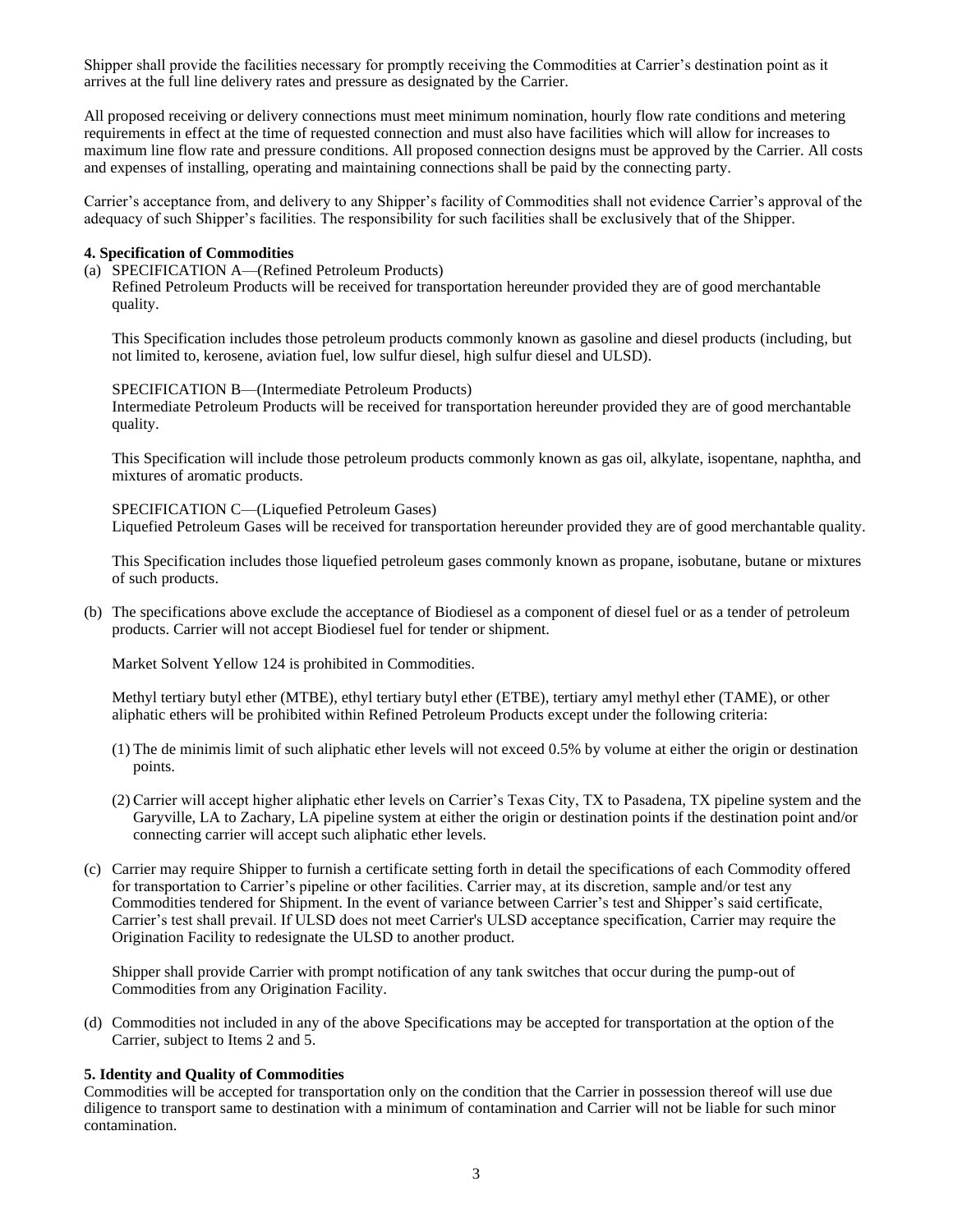Carrier has the right to redesignate a Shipper's batch of off-specification ULSD. Carrier shall deliver the off-specification batch to Shipper's designated location, in order to clear Carrier's system, even if the sulfur contamination was caused by Carrier. If sulfur contamination is caused by Carrier, Carrier's responsibility shall be limited to the volume contaminated at Carrier's destination point. Carrier is not responsible for any sulfur contamination, or damages resulting therefrom, that occur downstream of Carrier's destination point.

In as much as it is impracticable for Carrier to maintain the identity of each entire Commodity shipment, Carrier reserves the right to substitute like volumes of the same general kind and quality as the Commodity shipped. Carrier may also require Shipper to furnish buffers to protect batched movements from contamination.

The use of methanol and ethanol as blending components is prohibited. Shippers must obtain advanced approval from the Carrier if they intend to tender for transportation Commodities containing nonhydrocarbon blending components.

Carrier may also accept for transportation Commodities which do not meet the conditions of Item 4 provided that:

- (a) Carrier has available facilities to segregate such Commodity while it is in transit from all other Commodities and if required, Shipper shall provide such buffers as Carrier solely deems necessary; and
- (b) Carrier shall not be liable to Shipper for changes in the gravity or quality of such Commodity while in transit; and
- (c) The Commodity tendered for transportation is made available at the receipt point in sufficient quantity as Carrier solely deems economically justifiable.

#### **6. Additives**

Carrier reserves the right to require and approve or reject the injection of corrosion inhibitors, viscosity or pour point depressants or any other additives in the Commodities to be transported.

#### **7. Title**

A tender of any Commodity for transportation shall be deemed a warranty of unencumbered title and merchantability at the time of tender by the party offering, but acceptance shall not be deemed a representation by the Carrier as to title. The Carrier may, in the absence of adequate security, decline to receive any Commodity for transportation. Delivery of a Commodity to the Consignee designated by the Shipper shall relieve Carrier of any liability as to custody or title.

#### **8. Intrasystem Change in Ownership**

No transfers of ownership of Commodities will be recognized or recorded by the Carrier. All deliveries to receiving pipelines will be for the account of the Shipper.

#### **9. Time for Submitting Nominations**

The Carrier is under no obligation to accept a tender of Commodities for shipment for any operating month unless the Shipper submits its nomination to the Carrier on or before the 15<sup>th</sup> calendar day of the preceding calendar month.

#### **10. Apportionment When Nominations Are in Excess of Facilities**

When there shall be nominated to Carrier for transportation more Commodities than can be immediately transported, based on the capacity of the System or any line segment thereof, the following proration policy will apply:

#### **I. Definitions**

"Proration Month" is the calendar month for which capacity is being allocated.

"Calculation Month" is the calendar month immediately preceding the Proration Month, during which allocations for the Proration Month will be determined.

"Base Period" is the 24-calendar month period one month prior to the Calculation Month.

A "Regular Shipper" is any shipper having a record of movements in the line segment being prorated during the Base Period.

A "New Shipper" is any shipper who is not a Regular Shipper.

 "Base Shipment Ratio" is the value determined by dividing the volume of Commodities moved for a Shipper through the pipeline during the Base Period by the total Commodities moved through the pipeline for all shippers during the Base Period.

"Binding Nominations": For any month, if the Carrier determines the Nominations exceed its capacity, then the Carrier will notify each Shipper and provide each Shipper an opportunity to reduce its Nomination, which Nomination shall be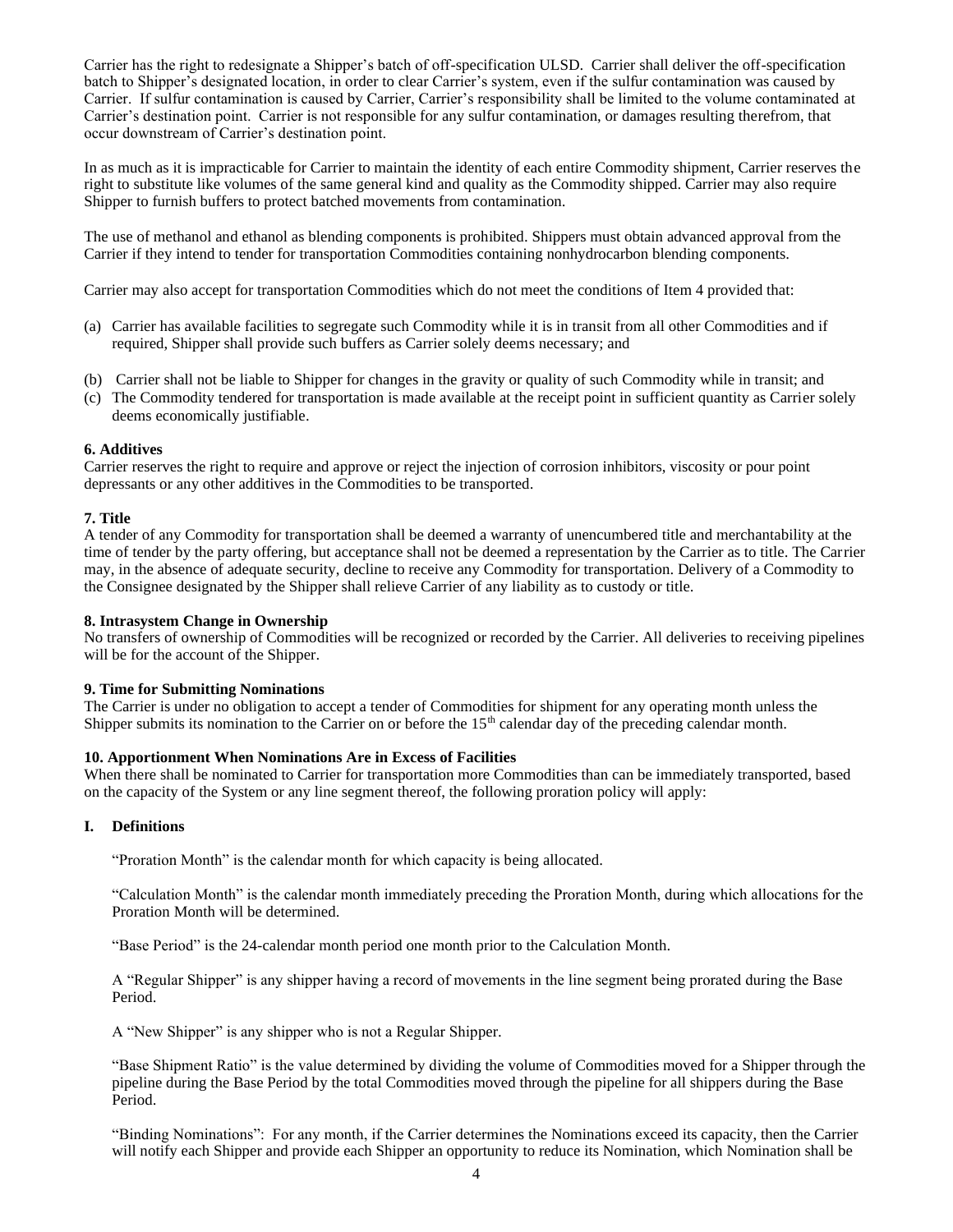considered a Binding Nomination. If a Shipper does not submit a reduced Nomination then its initial Nomination shall be considered its Binding Nomination.

#### **II. Proration Procedure**

When nominated volumes for any month exceed the capacity in any line segment of the Carrier's systems, such capacity shall be allocated among Shippers by the following procedure:

- (1) The capacity allocated to each Shipper will be determined by multiplying each Shipper's Base Shipment Ratio times the capacity of the line segment being prorated during the Proration Month.
- (2) If the results of the calculation in Item 10 II (1) for a Shipper is less than 10,000 barrels, then Shipper's allotted capacity will be increased to 10,000 barrels for the Proration Month.
- (3) If the results of the calculation in Item 10 II (1) for a Shipper is greater than that Shipper's Nomination on that line segment, then that Shipper's allotted capacity will be reduced to equal its Nomination on that line segment. The remaining capacity shall be allocated among Shippers in proportion to their Base Shipment Ratio.
- (4) New Shippers will be included in the allocation of the pipeline Capacity. Since New Shippers will have a Base Shipment Ratio of zero, such New Shipper will receive the minimum capacity allocation of 10,000 barrels during the Proration Month.
- (5) If a Shipper Tenders a volume greater or equal to ninety-five percent (95%) of its Binding Nomination, then such Shipper shall be invoiced based on its delivered volumes. If a Shipper Tenders less than ninety-five percent (95%) of its Binding Nomination then Shipper shall be invoiced for its delivered volumes for that month, plus the product of the applicable tariff and volume equal to the difference between the actual volume received by Carrier and a volume equal to ninety-five percent (95%) of the Shipper's Binding Nomination or Shipper's prorated Binding Nomination, as adjusted by further prorating or operational factors.

#### **III. General**

In no event will any portion of an allocation granted to a New Shipper be used in such manner that it will increase the allocation of another Shipper beyond what he is entitled to under this Proration Policy. Carrier may require written assurances from responsible officials of Shippers regarding use of allocated capacity stating that this requirement has not been violated. In the event any New Shipper shall, by any device, scheme or arrangement whatsoever, make available to another Shipper or in the event any Shipper shall receive and use any capacity from a New Shipper through violation of this requirement, the allocated capacity for both Shippers will be reduced to the extent of the excess capacity so made available or used in the shipping cycles next following discovery of the violation which are under proration.

When Nominations submitted by Shippers to Carrier on or before the fifteenth (15th) of the month preceding the Operating Month do not exceed the capacity of the system or any line segment thereof, additional Nominations may be accepted by the Carrier to fill capacity. These additional Nominations will be accepted only if they do not impair the movement of Commodities nominated before the fifteenth (15th) of the preceding month.

#### **11. Buffer Material**

In the Transportation of Commodities, the Carrier, as a condition of shipment to protect the quality of such Commodities, may require the Shipper to furnish Buffer Material, which may include other Commodities commingled with it, into facilities which shall be supplied by the Shipper at destination.

The Carrier reserves the right to determine the quality and quantities of Commodities commingled and included in deliveries of Buffer Material to the Shipper at destination, and the Shipper shall pay charges on such Commodities in accordance with this tariff and/or tariffs making reference hereto.

The minimum shipment of Commodities which will be accepted for Transportation from one Shipper from any one receipt point to any one delivery point shall be as follows:

#### **12. Minimum Shipments Required**

#### **SPECIFICATION A**

**Origins Destinations Shipment**

**Minimum** All points All Points 10,000 barrels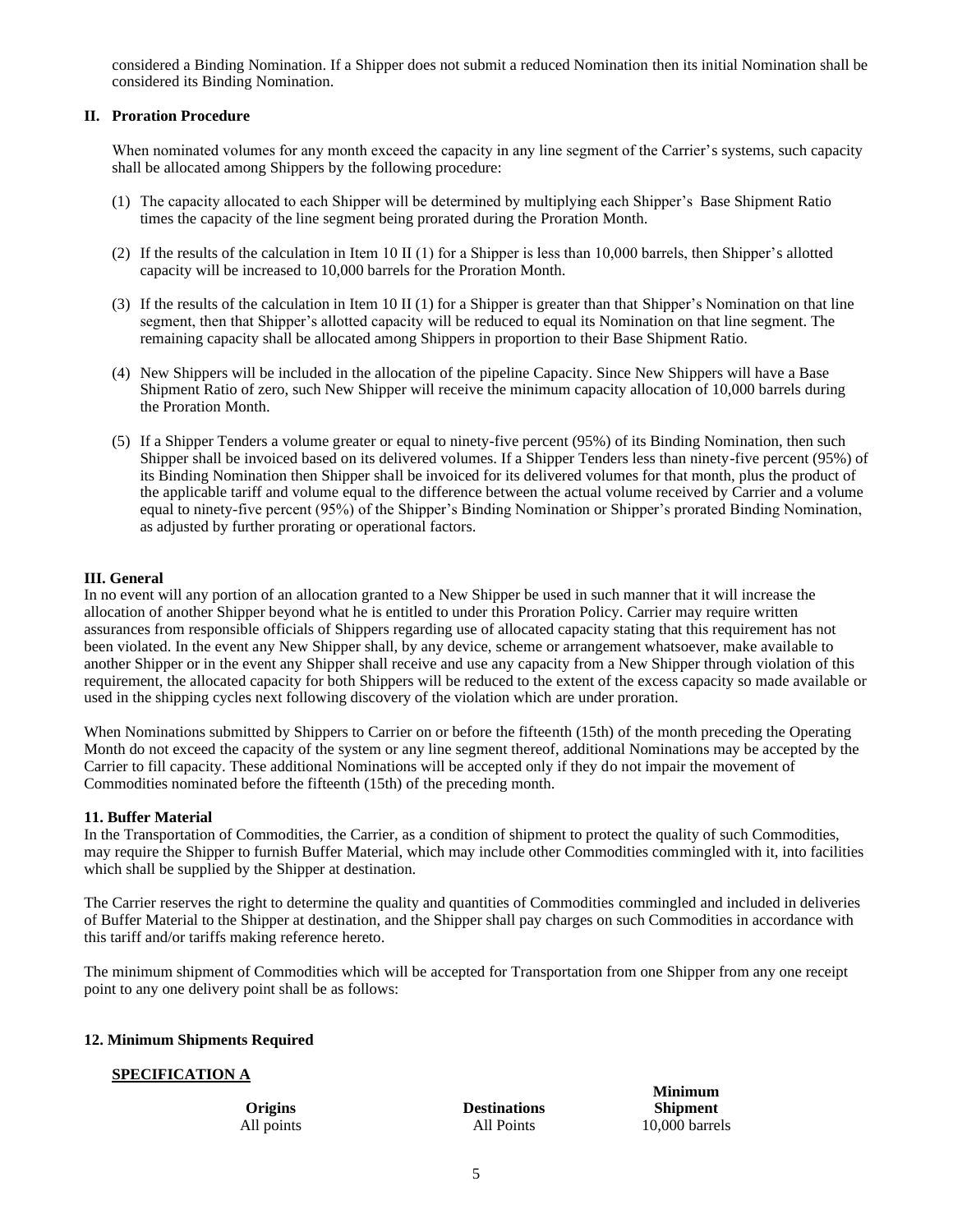#### **SPECIFICATION B**

| Origins                | <b>Destinations</b> | <b>Minimum</b><br><b>Shipment</b> |
|------------------------|---------------------|-----------------------------------|
| All points             | All Points          | $20,000$ barrels                  |
| <b>SPECIFICATION C</b> |                     |                                   |
|                        |                     | <b>Minimum</b>                    |
| Origins                | <b>Destinations</b> | <b>Shipment</b>                   |
| All Points             | All Points          | $20.000$ barrels                  |

Carrier, at its sole discretion, may accept less than the minimum shipment if operating conditions permit. Carrier reserves the right to require the Shipper to furnish line displacement volumes.

#### **13. Reserved as placeholder for future use**

#### **14. Measuring and Testing**

Prior to acceptance of Commodities for Transportation, the Carrier may test such Commodities and may require from Shipper a certificate setting forth in detail the specifications of each shipment of Commodities which must indicate all additives and inhibitors included.

All Commodities accepted by the Carrier for Transportation may be gauged by a representative of the Carrier prior to their receipt from the Shipper. Both the Carrier and the Shipper will have the privilege of witnessing gauging, meter readings and testing to which Commodities are subjected. Should Shipper not avail itself of the right to be present or represented at the times of witnessing gauging and meter readings, it shall be presumed that Carrier's records of quantities of Commodities received or delivered by Carrier are correct. If tank gauges are used, quantities will be computed from regularly compiled tank tables, that are mutually acceptable, showing one hundred percent (100%) of the full capacity of the tanks. Volume corrections will be made from the observed temperature to the basis of sixty degrees (60°) Fahrenheit. The net (corrected) balance received by the Carrier at sixty degrees (60°) Fahrenheit will be the quantity deliverable and Transportation charges will be assessed in accordance therewith. Carrier will make no adjustment for any water found in shipments.

#### **15. In-Transit Storage**

When and to the extent Carrier determines space is available, Carrier will provide tankage for in-transit storage of Commodities at its Wood River, Madison County, Illinois, and Martinsville, Clark County, Illinois, facilities. The tankage offered under this rule is only that constructed for normal break out tankage within Carrier's system which from time to time may be surplus to Carrier's normal operating needs. Such in-transit storage will be governed by separate agreement between the Shipper and Carrier, incorporating this tariff and rules and regulations, to the extent applicable, and additional items as are necessary. In the event Shipper fails to remove its Commodities at the expiration of the storage period, Carrier shall have the right to divert, reconsign, or make whatever arrangements for disposition of the Commodities as it deems necessary including, but not limited to, the right of sale thereof.

#### **16. Acceptance of Delivery**

If a Shipper is not able to accept delivery of Commodities from Carrier at the time when Carrier has scheduled a delivery, and if Carrier has no means of withholding delivery of such Commodities, then Carrier shall have the right to clear its line and sell such Commodities and apply the proceeds thereof to accrued transportation charges and all other lawful charges and fees which shall be due as if delivery of such Commodities had been made at the rate specified in the applicable tariff; and to hold the balance of such proceeds for whomsoever may be legally entitled thereto.

#### **17. Interface Adjustments**

Shippers shall accept and be responsible for handling of any interface generated within or between Commodities. Shipper shall provide tankage or otherwise provide required facilities to receive its portion of interface. Shippers of diesel products with sulfur content higher than ULSD shall be responsible for all interface generated when such products are batched against ULSD.

#### **18. Destination**

All Commodities in Carrier's system shall at all times have a destination. Change in destination may be made if requested in writing by the Shipper prior to delivery at original destination point, subject to the rate and rules and regulations applicable from point of origin to point of final destination, provided that no out-of-line or backhaul movement will be made.

#### **19. Rates Applicable**

Commodities transported shall be subject to the rates, and governed by the rules and regulations in effect on the date such Commodities are received by the Carrier.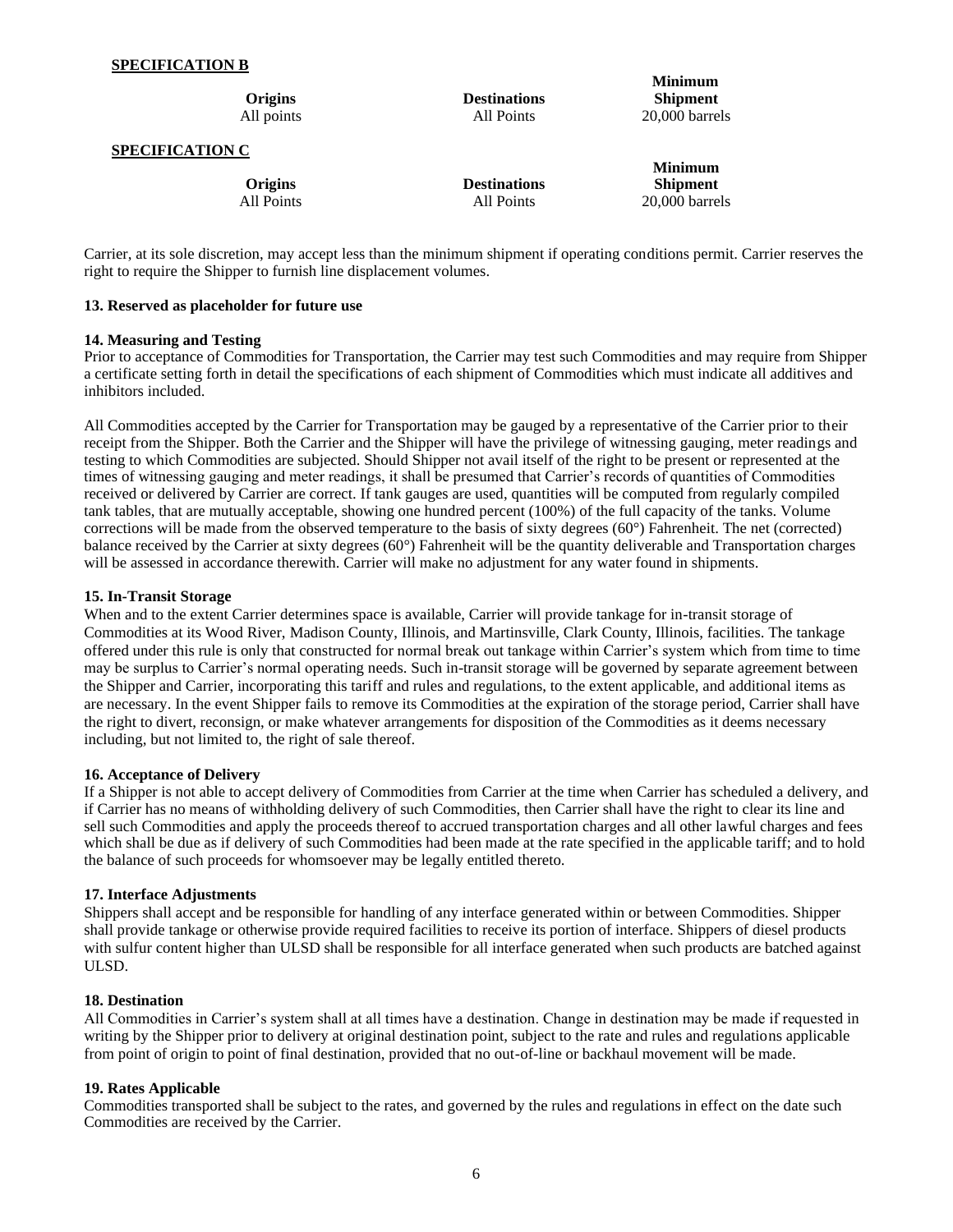#### **20. Applicable Rates From Intermediate Points**

On Commodities accepted for Transportation from or to any point on Carrier's lines not named in tariffs making reference to this tariff, but which is intermediate to a point from which rates are published in tariffs making reference to this tariff, Carrier will apply from or to such unnamed point the rate published from the next more distant point specified in the tariff.

#### **21. Charge for Spill Compensation**

In addition to the Transportation charges and all other charges accruing on Commodities accepted for Transportation, a per barrel charge will be assessed and collected in the amount of any tax, fee, or other charge levied against the Carrier in connection with such Commodity, pursuant to any Federal, State or local act or regulation which levies a tax, fee, or other charge, on the receipt, delivery, transfer or Transportation of such Commodities within their jurisdiction for the purpose of creating a fund for the prevention, containment, clean up and/or removal of spills and/or the reimbursement of persons sustaining loss therefrom.

If a charge is to be established, it will be filed in a tariff.

#### **22. Payment of Charges**

The Shipper shall be obligated to pay Carrier all charges and fees upon Carrier's performance of the designated service(s). Payment of such charges and fees shall be made in accordance with invoice terms and these rules and regulations. The Carrier may, at its option, require the Shipper to pay all such charges and fees in advance or to provide an irrevocable letter of credit satisfactory to the Carrier. Carrier is entitled to a lien for all unpaid accrued charges and fees. Such lien attaches to any Commodity retained by Carrier for the Shipper's account. Carrier may refuse to deliver to the Shipper until all charges or fees owed to Carrier have been paid in full by such party.

If any charge remains unpaid after the payment due date, then such amount due shall bear interest calculated at an annual rate equivalent to 125% of the prime rate of interest charged by the Citibank N.A. of New York, New York, for loans made to substantial and responsible commercial borrowers from the payment due date of the invoice to the date payment is received by the Carrier.

If any such charges or fees remain unpaid for thirty (30) calendar days after the payment due date, the Carrier shall have the right, either directly or through an agent, to sell any of the Shipper's Commodities within the custody of the Carrier. From the proceeds of this sale, Carrier will deduct all transportation charges, other lawful charges and fees and interest due to Carrier, including expenses incident to said sale, and the balance of the remaining proceeds, if any, shall be held by Carrier for whomsoever may be lawfully entitled thereto. If proceeds from such sale are not sufficient, Shipper will remain liable for any deficiency including the above interest charges.

#### **23. Liability of Carrier**

Carrier, while in possession of any Commodity will not be liable for any loss thereof, damage thereto or delay caused by the act of God, the public enemy, quarantine, the authority of law, strikes, riots, or the act or default of the Shipper, or from any other cause not due to the negligence of Carrier. In the event there is any loss of Commodities other than through the negligence of Carrier, the Shipper shall bear the loss in the same proportion that the amount of the Tendered Commodity bears to the total amount of the consignment of which such Tender is a part and such Shipper shall be entitled to receive only such remaining portion of its Tender as is left after deducting its due portion of the loss.

#### **24. Claims, Suits, Time for Filing**

As a condition precedent to recovery for loss or damage, claims must be filed in writing with the Carrier within nine (9) months after delivery of the property, or, in case of failure to make delivery, then within nine (9) months after a reasonable time for delivery has elapsed; and suits must be instituted against the Carrier within two (2) years and one (1) day from the day that notice in writing is given by the Carrier to the claimant that the Carrier has disallowed the claim or any part or parts thereof. Where claims are not filed or suits are not instituted in accordance with the foregoing provisions, Carrier is not liable and such claims will not be paid.

#### **25. Pipeage or Other Contracts Required**

Separate pipeage and other contracts in accord with this tariff and these rules and regulations covering further details may be required by the Carrier before any duty for Transportation shall arise.